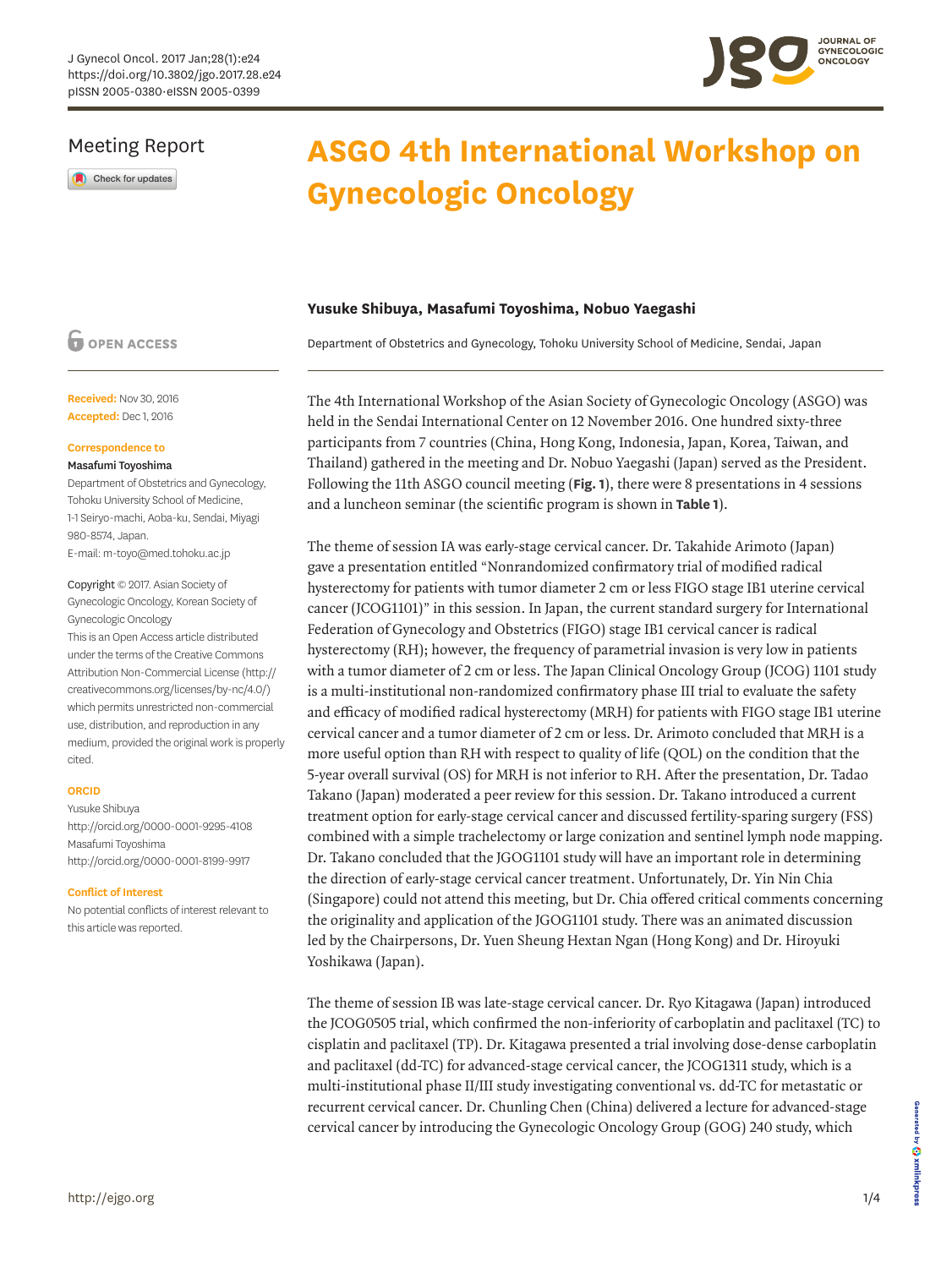



<span id="page-1-0"></span>**Fig. 1.** The 11th Asian Society of Gynecologic Oncology council meeting in Sendai International Center.

(from left to right) Yasuhiro Udagawa,' Daisuke Aoki, $^2$ Hee-Sug Ryu, $^3$ Ikuo Konishi, $^4$ Soon-Beom Kang, $^5$ Toshiharu Kamura, $^6$ Chunling Chen, $^7$  Kazunori Ochiai, $^6$ Seung-Cheol Kim,<sup>9</sup> Duk Soo Bae,<sup>10</sup> Kung-Liahng Wang,™ Nobuo Yaegashi,™ Hextan Ngan,™ Sarikapan Wilailak,™ Kimio Ushijima,™ Jae-Weon Kim,™ Tsukasa Baba,™ Andri Andrijono,<sup>18</sup> Dong Hoon Suh,<sup>19</sup> and Eiichiro Tominaga.<sup>20</sup>

<span id="page-1-1"></span>**Table 1.** Program of ASGO 4th International Workshop on Gynecologic Oncology

| Schedule                                                                                                                                                                               | Speaker (affiliations in Appendix)                                     |
|----------------------------------------------------------------------------------------------------------------------------------------------------------------------------------------|------------------------------------------------------------------------|
| <b>Opening remarks</b>                                                                                                                                                                 | Ikuo Konishi (President of ASGO, Japan)                                |
|                                                                                                                                                                                        | Soon-Beom Kang (Honorary advisor of ASGO, Korea)                       |
| Session IA: Cervical cancer, early stage                                                                                                                                               | Chair: Yuen Sheung Hextan Ngan (Hong Kong), Hiroyuki Yoshikawa (Japan) |
| Nonrandomized confirmatoly trial of modified radical hysterectomy<br>for patients with tumor diameter 2 cm or less FIGO stage IB1 uterine<br>cervical cancer (JCOG1101)                | Takahide Arimoto (Japan)                                               |
| Peer review                                                                                                                                                                            | Tadao Takano (Japan)                                                   |
| Session IB: Cervical cancer, late stage                                                                                                                                                | Chair: Daisuke Aoki (Japan), Kimio Ushijima (Japan)                    |
| Conventional versus dose-dense paclitaxel in the combination with<br>carboplatin in metastatic or recurrent cervical cancer: JCOG1311                                                  | Ryo Kitagawa (Japan)                                                   |
| Peer review                                                                                                                                                                            | Chunling Chen (China)                                                  |
| Lunchtime seminar                                                                                                                                                                      | Chair: Toshiharu Kamura (Japan)                                        |
| Fertility preservation for young female cancer patients, recent topics<br>on ovarian tissue cryopreservation and transplantation.                                                      | Nao Suzuki (Japan)                                                     |
| Session II: Ovarian cancer                                                                                                                                                             | Chair: Duk-Soo Bae (Korea), Kazunori Ochiai (Japan)                    |
| A non-randomized confirmatory study regarding selecion of fertility-<br>sparing surgery for patients with epithelial ovarian cancer: Japan<br>Clinical Oncology Group Study (JCOG1203) | Toyomi Satoh (Japan)                                                   |
| Peer review                                                                                                                                                                            | Sarikapan Wilailak (Thailand)                                          |
| Session III: Endometrial cancer                                                                                                                                                        | Chair: Kung-Liahng Wang (Taiwan), Yasuhiro Udagawa (Japan)             |
| Randomized phase III trial to confirm the survival effect of para-aortic<br>lymphadenectomy for patients with endometrial cancer (JCOG1412)                                            | Hidemichi Watari (Japan)                                               |
| <b>Closing remarks</b>                                                                                                                                                                 | Hee-Sug Ryu (President-Elect of ASGO, Korea)                           |
|                                                                                                                                                                                        | Kimio Ushijima (Secretary-General of ASGO, Japan)                      |

showed the effectiveness of bevacizumab vs. combination chemotherapy in patients with recurrent, persistent, or metastatic cervical cancer. Dr. Chen supported the design of the Japan Gynecologic Oncology Group (JGOG) 1311 study, and anticipated promising results for optional bevacizumab (15 mg/kg × 21 days) treatment. There was active discussion led by the Chairpersons, Dr. Daisuke Aoki (Japan) and Dr. Kimio Ushijima (Japan).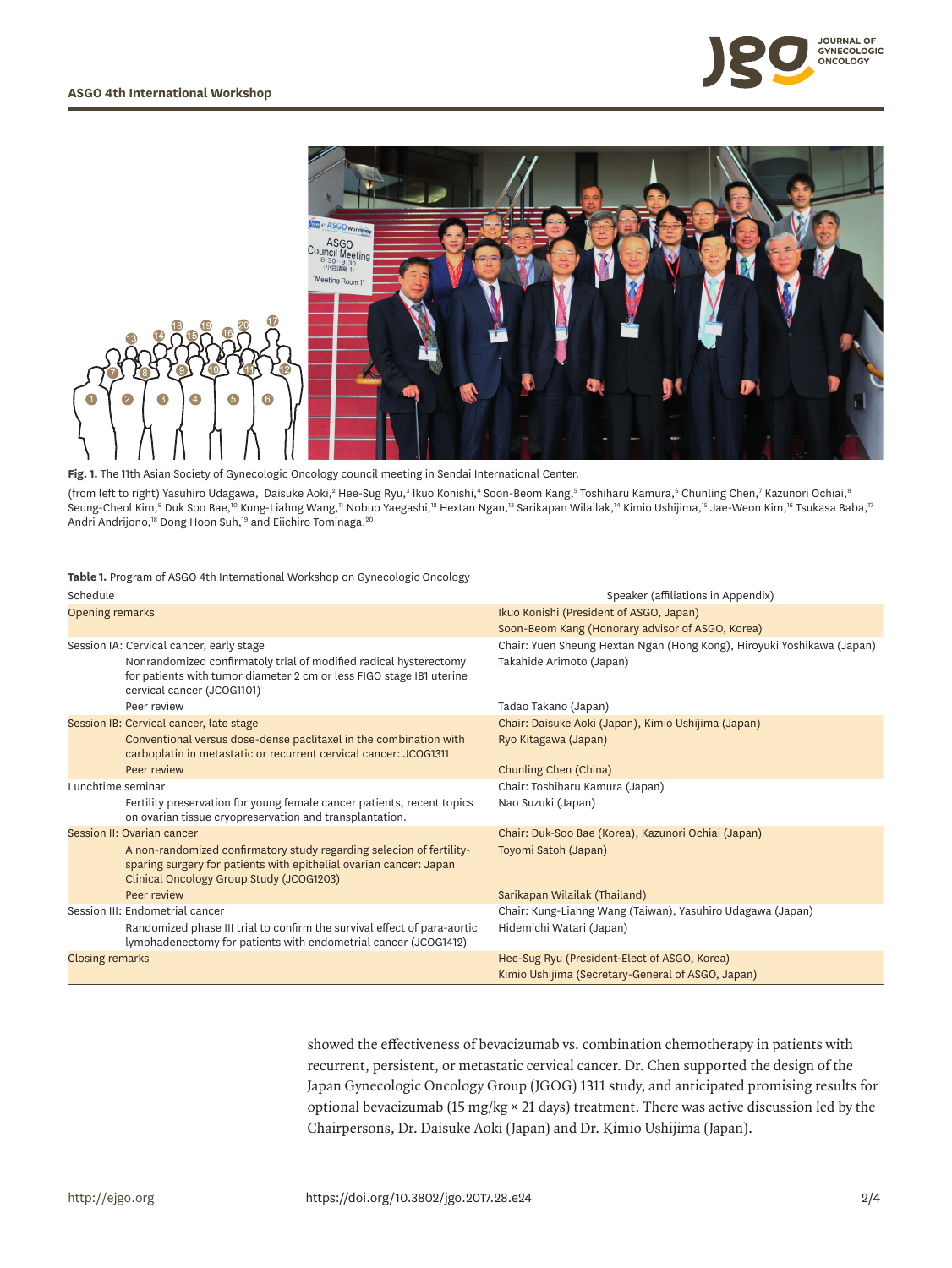

The theme of session II was ovarian cancer. Dr. Toyomi Satoh (Japan) presented the extended criteria of FSS in early-stage ovarian cancer patients. Based on a retrospective investigation, Dr. Satoh proposed that FSS can be considered for stage IA patients with clear cell histology (CCH) and stage IC patients with unilateral ovarian involvement and non-CCH who undergo complete staging surgery and adjuvant chemotherapy. In addition, Dr. Satoh presented the JCOG1203 study, which is a non-randomized confirmatory phase III prospective study to confirm the safety of FSS in the same category of patients. Dr. Sarikapan Wilailak (Thailand) gave a peer review for this session. Dr. Wilailak analyzed the epidemiologic facts and estimated that approximately 6,120 stage I epithelial ovarian cancer patients <40 years of age would consider FSS worldwide per year. Dr. Wilailak supported this design and raised a question regarding the best time for complete surgery after FSS. There was active discussion led by the Chairpersons, Dr. Duk-Soo Bae (Korea) and Dr. Kazunori Ochiai (Japan).

The theme of session III was endometrial cancer. Dr. Hidemichi Watari (Japan) presented the studies investigating the survival effect of lymphadenectomy (LNX) in patients with endometrial cancer. The survival effect of para-aortic lymphadenectomy in endometrial cancer (SEPAL) study was a retrospective cohort study which reported the survival effect of para-aortic LNX in patients with endometrial cancer. The SEPAL study showed that addition of para-aortic LNX to hysterectomy and pelvic LNX reduced the risk of death from endometrial cancer in intermediate/high risk patients. Dr. Watari proposed a prospective, randomized phase III trial (JCOG1412) to confirm the survival effect of para-aortic LNX observed in the SEPAL study. Dr. Watari raised issues to be addressed, such as selection of the control arm, appropriate patient selection, quality assurance of LNX, and standardization of adjuvant therapy. There was active discussion led by the Chairpersons, Dr. Kung-Liahng Wang (Taiwan) and Dr. Yasuhiro Udagawa (Japan).

Between sessions IB and II, a lunchtime seminar was presented by Dr. Nao Suzuki (Japan). Dr. Suzuki gave a lecture about rescue treatment for ovarian insufficiency. As a procedure for ovarian tissue cryopreservation and transplantation, Dr. Suzuki introduced the vitrification method and heterotopic transplantation of ovarian tissue. In addition, Dr. Suzuki's team has developed an ovarian tissue vitrification kit and has made this technique available worldwide. Dr. Suzuki emphasized that all oncologists should understand onco-fertility therapy so as not to miss the chance to provide fertility preservation for appropriate patients. Dr. Suzuki established the Japan Society for Fertility Preservation to re-organize the healthcare system for onco-fertility therapy in Japan, and membership is on the rise.

These 8 speakers gave excellent lectures with active discussions. This workshop was considered to be a great success by all attendees. We warmly thank the ASGO organizers for planning such an outstanding workshop. We also hope for the success of the 5th meeting, which will be held in Tokyo next year.